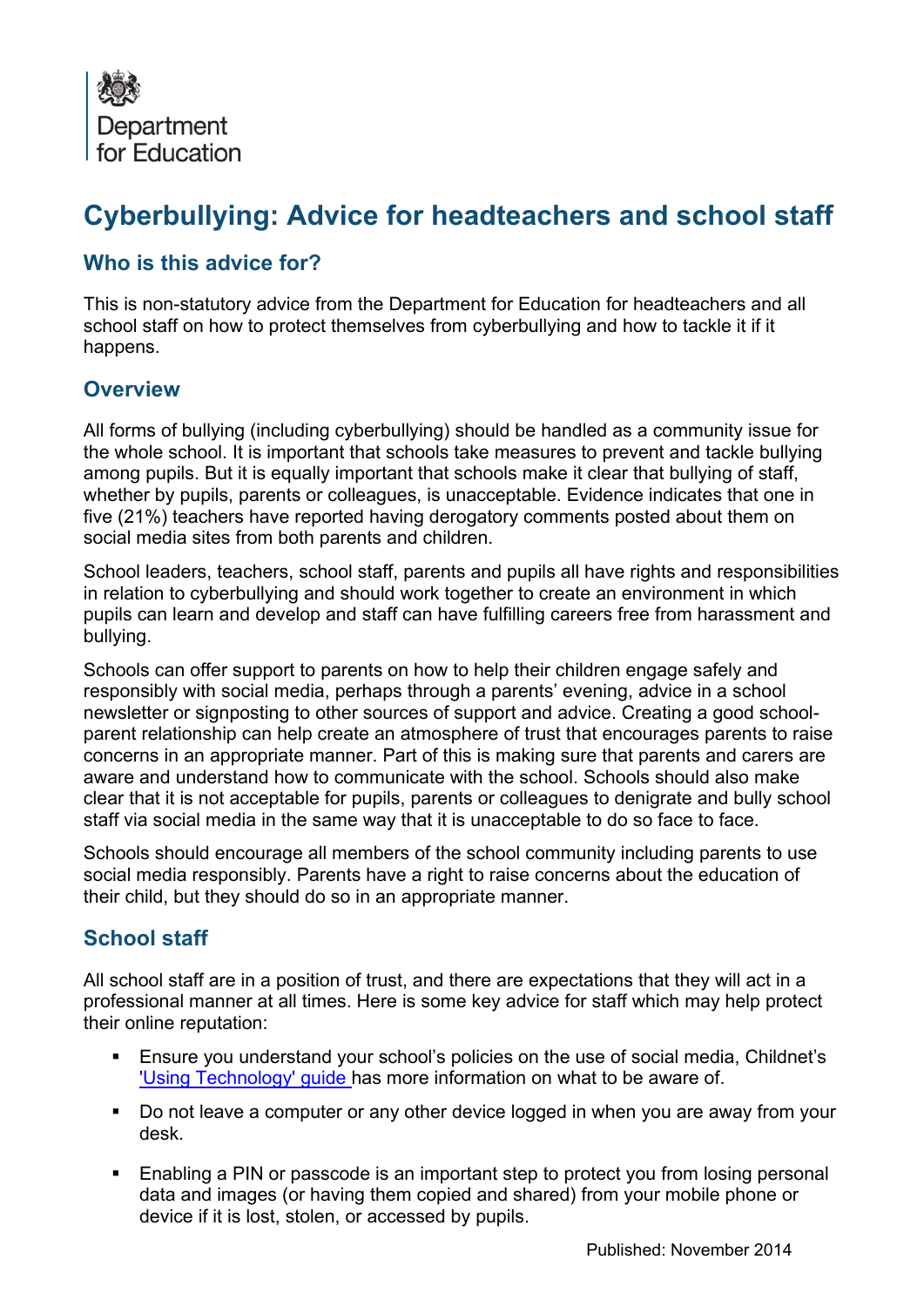- Familiarise yourself with the privacy and security settings of the social media and apps you use and ensure they are kept up to date. Advice can be found on the Safer [internet advice and resources for parents and carers.](http://www.saferinternet.org.uk/advice-and-resources/parents-and-carers/safety-tools-on-online-services)
- It is a good idea to keep a check on your online presence  $-$  for example by typing your name into a search engine. If there is negative content online it is much easier to deal with this as soon as it appears. [The UK Safer Internet Centres Reputation](http://workplaces/sites/ctg/a/WorkplaceDocuments/Behaviour%20and%20Bullying%20Team/Cyberbullying/Safer%20internet%20avice%20and%20resources%20for%20teachers-and-professionals%20reputation)  minisite has more information on this.
- Be aware that your reputation could be harmed by what others share about you online, such as friends tagging you in inappropriate posts, photographs, or videos.
- Consider your own conduct online; certain behaviour could breach your employment code of conduct.
- Discuss these same issues with close family, friends and colleagues, as you could become a target if they do not have security and privacy settings in place.
- Do not accept friend requests from pupils past or present. If you feel this is necessary, you should first seek guidance from a senior manager. Be aware that your social media friends may also be friends with pupils and their family members and therefore could read your post if you do not have appropriate privacy settings.
- Do not give out personal contact details if pupils need to contact you with regard to homework or exams, always use your school's contact details. On school trips, staff should have a school mobile phone rather than having to rely on their own.
- Use your school email address for school business and personal email address for your private life; do not mix the two. This includes file sharing sites; for example Dropbox and YouTube.

#### **If you are bullied online**

- You should never respond or retaliate to cyberbullying incidents. You should report incidents appropriately and seek support from your line manager or a senior member of staff.
- Save evidence of the abuse; take screen prints of messages or web pages and record the time and date.
- Where the perpetrator is known to be a current pupil or colleague, the majority of cases can be dealt with most effectively through the school's own mediation and disciplinary procedures.
- Where the perpetrator is known to be an adult, in nearly all cases, the first action should be for a senior staff member to invite the person to a meeting to address their concerns, and if they have a reasonable complaint, to make sure they know how to raise this appropriately. They can request that the person removes the offending comments.
- If they refuse, it should be an organisational decision what to do next either the school or you could report the matter to the social networking site if it breaches their terms, or seek guidance from the local authority, legal advisers or support from other agencies for example, [The UK Safer Internet Centre.](http://www.saferinternet.org.uk/)
- If the comments are threatening or abusive, sexist, of a sexual nature or constitute a hate crime, you or a representative from the school may consider contacting the local police. Online harassment is a crime.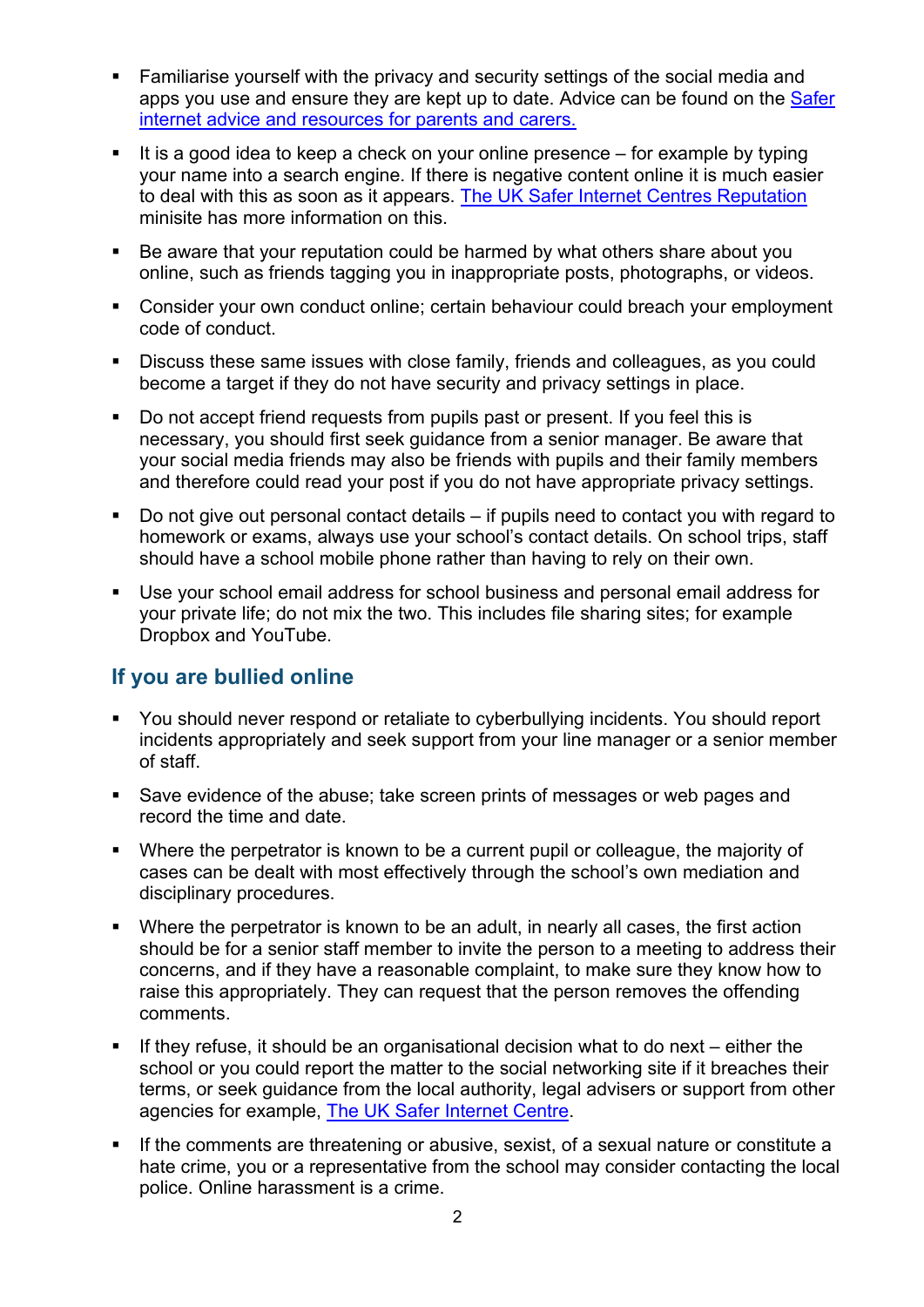Employers have a duty to support staff and no-one should feel victimised in the workplace. Staff should seek support from the senior management team, and their union representative if they are a member.

[The Professional Online Safety Helpline](http://www.saferinternet.org.uk/about/helpline) is a free service for professionals and volunteers working with children and young people, delivered by the UK Safer Internet Centre. The helpline provides signposting, advice and mediation to resolve the e-safety issues which staff face, such as protecting professional identity, online harassment, or problems affecting young people; for example cyberbullying or sexting issues.

The Safer Internet Centre has developed strategic partnerships with the key players in the internet industry. When appropriate, this enables the Professional helpline to seek resolution directly with the policy and safety teams at Facebook, Twitter, YouTube, Google, Tumblr, Ask.FM, Rate My Teacher and more.

#### **Schools**

Whole-school policies and practices designed to combat bullying, including cyberbullying, should be developed by and for the whole school community. All employers, including employers of school staff in all settings, have statutory and common law duties to look after the physical and mental health of their employees. This includes seeking to protect staff from cyberbullying by pupils, parents and other members of staff and supporting them if it happens.

Schools should develop clear guidance to help protect every member of the school community and to ensure that sanctions are appropriate and consistent. This will need to be effectively communicated to and discussed with employees, pupils and parents. [Kidscape](http://www.kidscape.org.uk/advice/advice-for-professionals/)  has also produced [best practice advice and guidelines for professionals.](http://www.kidscape.org.uk/advice/advice-for-professionals/) The Diana Award also runs a whole school Anti-Bullying Programme, information and good practice can be found at [www.antibullyingpro.com.](http://www.antibullyingpro.com/)

## **Reporting**

The whole school community should understand reporting routes and responsibilities. Many schools will appoint a designated person to deal with bullying while others will distribute responsibility among a number of staff.

## **Acceptable use policies**

Every school should have clear and understood policies in place that include the acceptable use of technologies by pupils and staff that address cyberbullying. Agreements on the responsible use of technology should include:

- Rules on the use of school equipment, software and access routes when used on or off the school premises within school hours: for example, internet access, tablets, lap tops and mobile phones.
- Acceptable behaviour for pupils and employees, including behaviour outside school: for example teachers' and pupils' use of social networking services and other sites, so as not to harm others or bring the school into disrepute.
- School staff should expect the school to react quickly to reported incidents or support the member of staff concerned to do so. It is also important that staff who are harassed in this way receive support and information enabling them to access appropriate personal support. The school should endeavour to approach internet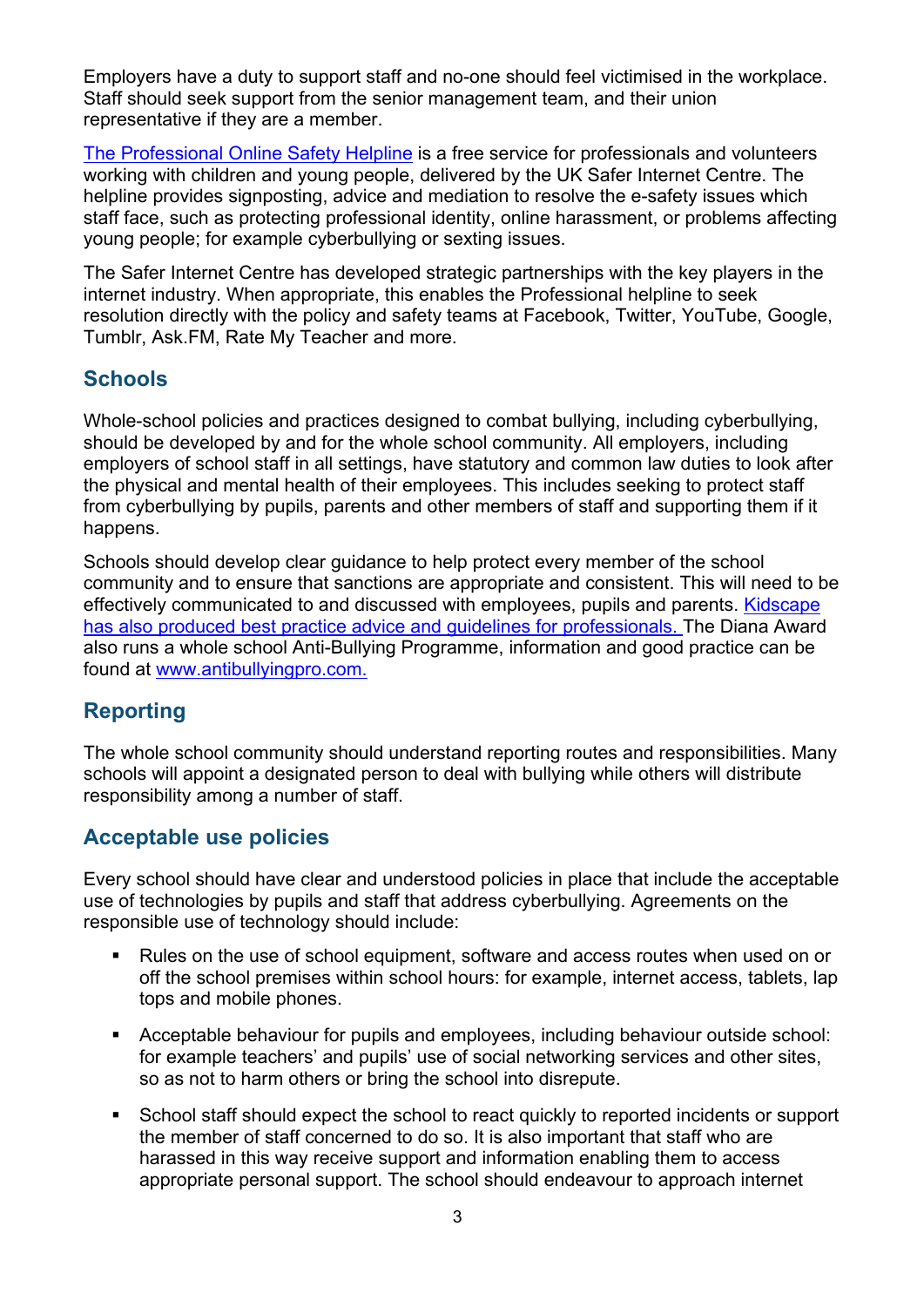providers or other agencies on their behalf in order to request that the inappropriate material is removed. The internet provider may only accept a request from the victim. However, the school may want to take action if it is on a school website or email address.

If it is necessary for the person being bullied to contact the service providers directly, the school may provide support. This might apply, for example, in cases of identity theft, impersonation or abuse via a mobile phone service.

#### **Useful resources**

The Parent Zone has established a [training programme](http://www.theparentzone.co.uk/parenting_digital_age_training_programme/3925) designed to enable schools and professionals working with parents to deliver their own sessions on internet safety. They also provide innovative resources for schools to [help and support parents,](http://www.theparentzone.co.uk/school) particularly around e-safety.

Facebook has produced [Empowering Educators](https://fbcdn-dragon-a.akamaihd.net/hphotos-ak-xpa1/t39.2365-6/851558_194156617437786_1297828159_n.pdf) support sheet specifically for teachers and launched the [Bullying Prevention Hub](https://www.facebook.com/safety/bullying/) with Yale's Centre for Emotional Intelligence.

#### **Getting offensive content taken down**

If online content is offensive or inappropriate, and the person or people responsible are known, you need to ensure they understand why the material is unacceptable or offensive and request they remove it.

Most social networks have reporting mechanisms in place to report content which breaches their terms. If the person responsible has not been identified, or does not respond to requests to take down the material, the staff member should use the tools on the social networking site directly to make a report.

Some service providers will not accept complaints lodged by a third party. In cases of mobile phone abuse, where the person being bullied is receiving malicious calls and messages, the account holder will need to contact the provider directly.

Before you contact a service provider, it is important to be clear about where the content is; for example by taking a screen shot of the material that includes the web address. If you are requesting they take down material that is not illegal, be clear to point out how it breaks the site's terms and conditions. Where the material is suspected of being illegal you should contact the police directly.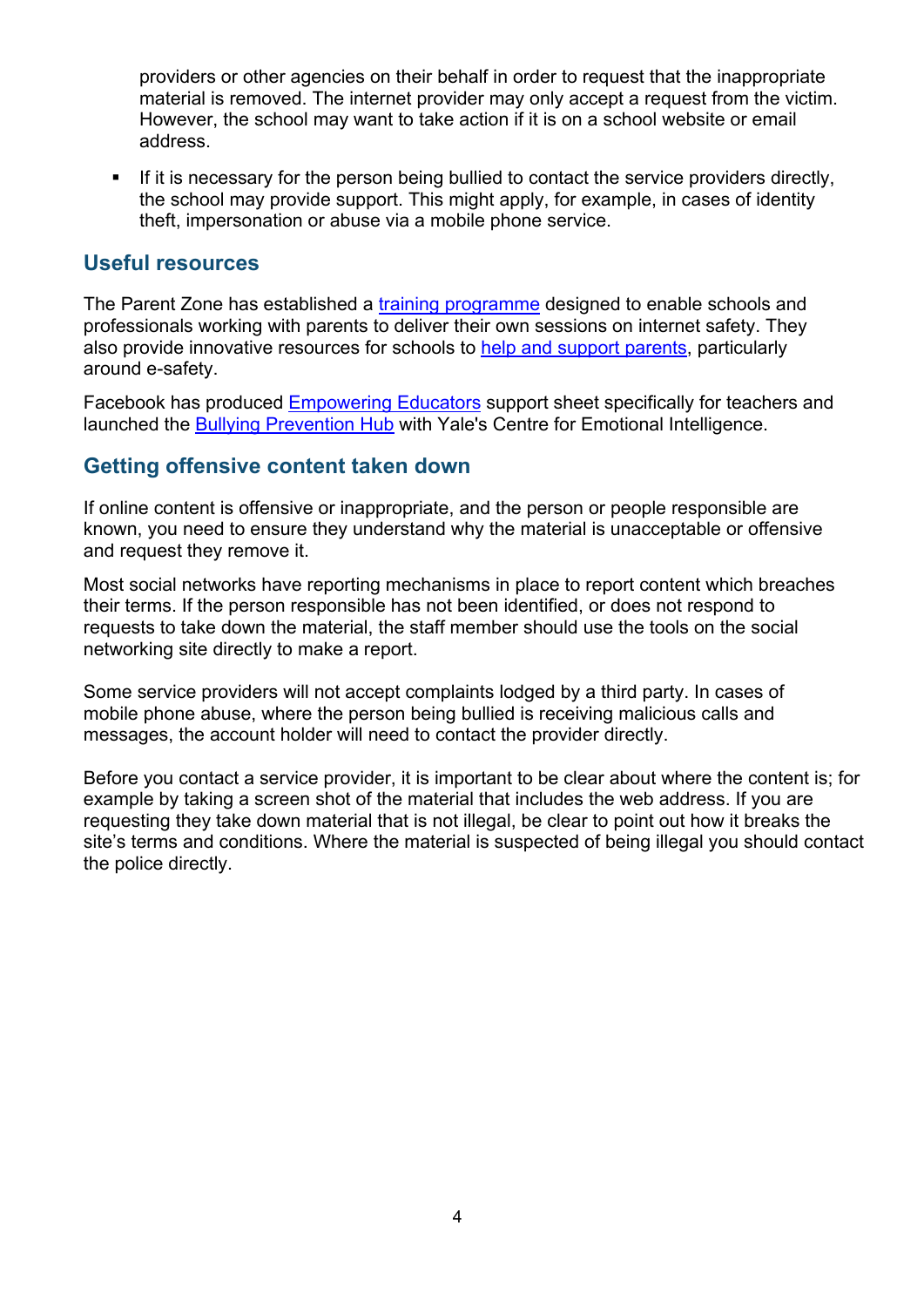## **Contact details for social networking sites**

[The UK Safer Internet Centre](http://www.saferinternet.org.uk/advice-and-resources/parents-and-carers/safety-tools-on-online-services) works with the social networking sites to disseminate their safety and reporting tools.

| <b>Social networking</b><br>site | <b>Useful links</b>                                                                                                                                                                                                                                                                        |  |  |
|----------------------------------|--------------------------------------------------------------------------------------------------------------------------------------------------------------------------------------------------------------------------------------------------------------------------------------------|--|--|
| Ask fm                           | Read Ask fm's 'terms of service'<br>Read Ask.fm's safety tips<br><b>Reporting on Ask.fm:</b><br>You do not need to be logged into the site (i.e. a user) to<br>report.<br>When you move your mouse over any post on someone<br>else's profile, you will see an option to like the post and |  |  |
|                                  | also a drop down arrow which allows you to report the<br>post.                                                                                                                                                                                                                             |  |  |
| <b>BBM</b>                       | <b>Read BBM rules and safety</b>                                                                                                                                                                                                                                                           |  |  |
| Facebook                         | <b>Read Facebook's rules</b><br><b>Report to Facebook</b><br><b>Facebook Safety Centre</b>                                                                                                                                                                                                 |  |  |
| Instagram                        | Read Instagram's rules<br><b>Report to Instagram</b><br><b>Instagram Safety Centre</b>                                                                                                                                                                                                     |  |  |
| Kik Messenger                    | <b>Read Kik's rules</b><br><b>Report to Kik</b><br><b>Kik Help Centre</b>                                                                                                                                                                                                                  |  |  |
| Snapchat                         | <b>Read Snapchat rules</b><br><b>Report to Snapchat</b><br><b>Read Snapchat's safety tips for parents</b>                                                                                                                                                                                  |  |  |
| Tumblr                           | <b>Read Tumblr's rules</b><br><b>Report to Tumblr by email</b><br>If you email Tumblr take a screen shot as evidence and<br>attach it to your email                                                                                                                                        |  |  |
| Twitter                          | <b>Read Twitter's rules</b><br><b>Report to Twitter</b>                                                                                                                                                                                                                                    |  |  |
| Vine                             | <b>Read Vine's rules</b><br><b>Contacting Vine and reporting</b>                                                                                                                                                                                                                           |  |  |
| YouTube                          | <b>Read YouTube's rules</b><br><b>Report to YouTube</b><br><b>YouTube Safety Centre</b>                                                                                                                                                                                                    |  |  |